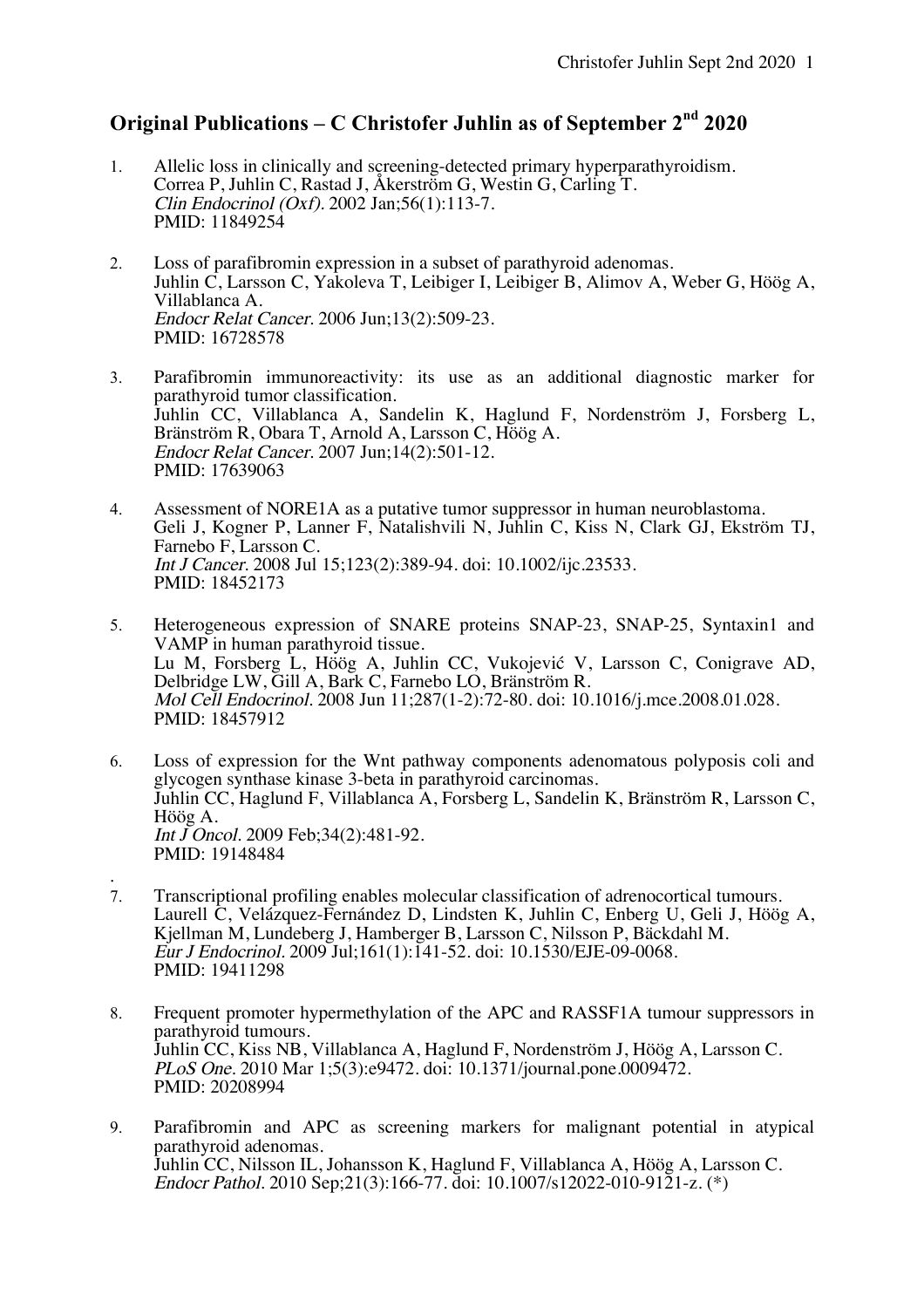## PMID: 20473645

- . 10. Proteomic study of thyroid tumors reveals frequent up-regulation of the Ca2+ -binding protein S100A6 in papillary thyroid carcinoma. Sofiadis A, Dinets A, Orre LM, Branca RM, Juhlin CC, Foukakis T, Wallin G, Höög A, Hulchiy M, Zedenius J, Larsson C, Lehtiö J. Thyroid. 2010 Oct;20(10):1067-76. doi: 10.1089/thy.2009.0400. PMID: 20629554
- 11. Lack of S37A CTNNB1/β-catenin mutations in a Swedish cohort of 98 parathyroid adenomas. Haglund F, Andreasson A, Nilsson IL, Höög A, Larsson C, Juhlin CC. Clin Endocrinol (Oxf). 2010 Oct;73(4):552-3. doi: 10.1111/j.1365-2265.2010.03830.x. PMID: 20550535
- 12. Absence of nucleolar parafibromin immunoreactivity in subsets of parathyroid malignant tumours. Juhlin CC, Haglund F, Obara T, Arnold A, Larsson C, Höög A. Virchows Arch. 2011 Jul;459(1):47-53. doi: 10.1007/s00428-010-1032-3. PMID: 21221636
- 13. Parathyroid carcinoma arising from four-gland hyperplasia. Kauffmann RM, Juhlin CC, Fohn LE, Broome JT, Phay JE. Endocr Pract. 2011 Mar-Apr;17(2):e37-42. doi: 10.4158/EP10211.CR. PMID: 21247853
- 14. Molecular characterization of parathyroid tumors from two patients with hereditary colorectal cancer syndromes. Andreasson A, Sulaiman L, do Vale S, Martins JM, Ferreira F, Miltenberger-Miltenyi G, Batista L, Haglund F, Björck E, Nilsson IL, Höög A, Larsson C, Juhlin CC. Fam Cancer. 2012 Sep;11(3):355-62. doi: 10.1007/s10689-012-9520-z. PMID: 22395475
- 15. Genetic characterization of large parathyroid adenomas. Sulaiman L, Nilsson IL, Juhlin CC, Haglund F, Höög A, Larsson C, Hashemi J. Endocr Relat Cancer. 2012 May 24;19(3):389-407. doi: 10.1530/ERC-11-0140. PMID: 22454399
- 16. Prolactin receptor in primary hyperparathyroidism--expression, functionality and clinical correlations. Haglund F, Lu M, Vukojević V, Nilsson IL, Andreasson A, Džabić M, Bränström R, Höög A, Juhlin CC, Larsson C. PLoS One. 2012;7(5):e36448. doi: 10.1371/journal.pone.0036448. PMID: 22606260
- 17. Evidence of a functional estrogen receptor in parathyroid adenomas. Haglund F, Ma R, Huss M, Sulaiman L, Lu M, Nilsson IL, Höög A, Juhlin CC, Hartman J, Larsson C. J Clin Endocrinol Metab. 2012 Dec;97(12):4631-9. doi: 10.1210/jc.2012-2484. PMID: 23024189
- 18. Genome-wide and locus specific alterations in CDC73/HRPT2-mutated parathyroid tumors. Sulaiman L, Haglund F, Hashemi J, Obara T, Nordenström J, Larsson C, Juhlin CC. PLoS One. 2012;7(9):e46325. doi: 10.1371/journal.pone.0046325. PMID: 23029479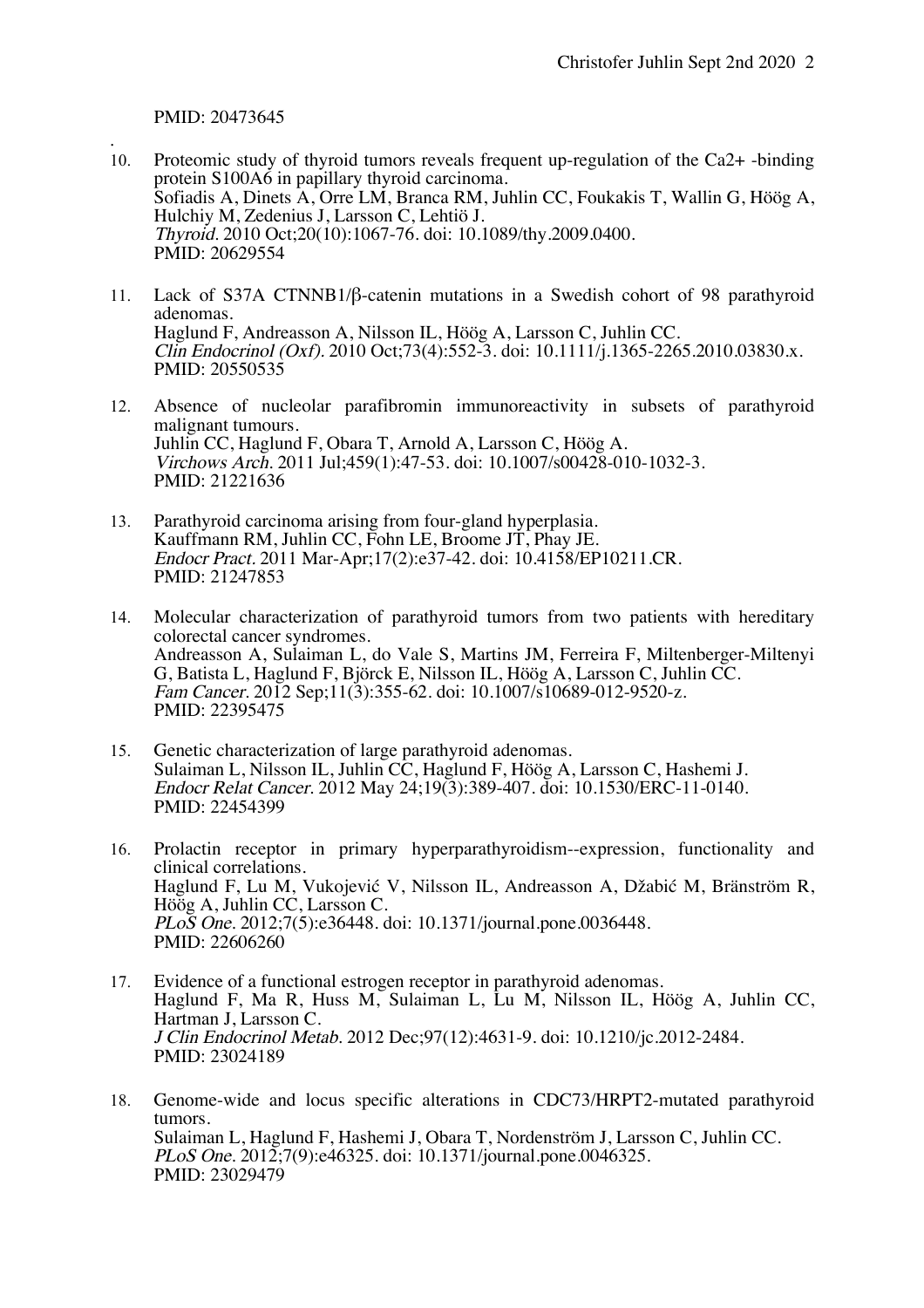- . 19. Acquired hypermethylation of the P16INK4A promoter in abdominal paraganglioma: relation to adverse tumor phenotype and predisposing mutation. Kiss NB, Muth A, Andreasson A, Juhlin CC, Geli J, Bäckdahl M, Höög A, Wängberg B, Nilsson O, Ahlman H, Larsson C. Endocr Relat Cancer. 2013 Feb 18;20(1):65-78. doi: 10.1530/ERC-12-0267. PMID: 23154831
- 20. The VHL gene is epigenetically inactivated in pheochromocytomas and abdominal paragangliomas. Andreasson A, Kiss NB, Caramuta S, Sulaiman L, Svahn F, Bäckdahl M, Höög A, Juhlin CC, Larsson C. Epigenetics. 2013 Dec;8(12):1347-54. doi: 10.4161/epi.26686. PMID: 24149047
- 21. Global and gene-specific promoter methylation analysis in primary hyperparathyroidism. Sulaiman L, Juhlin CC, Nilsson IL, Fotouhi O, Larsson C, Hashemi J. Epigenetics. 2013 Jun;8(6):646-55. doi: 10.4161/epi.24823. PMID: 23764768
- 22. Long-term storage of endocrine tissues at 80°C does not adversely affect RNA quality or overall histomorphology. Andreasson A, Kiss NB, Juhlin CC, Höög A. Biopreserv Biobank. 2013 Dec;11(6):366-70. PMID: 24475321
- 23. Rare germline mutations identified by targeted next-generation sequencing of susceptibility genes in pheochromocytoma and paraganglioma. Welander J\*, Andreasson A\*, Juhlin CC, Wiseman RW, Bäckdahl M, Höög A, Larsson C, Gimm O, Söderkvist P. J Clin Endocrinol Metab. 2014 Jul;99(7):E1352-60. doi: 10.1210/jc.2013-4375. \*Shared first authorship PMID: 24694336
- 24. The activating TERT promoter mutation C228T is recurrent in subsets of adrenal tumors. Liu T, Brown TC, Juhlin CC, Andreasson A, Wang N, Bäckdahl M, Healy JM, Prasad ML, Korah R, Carling T, Xu D, Larsson C. Endocr Relat Cancer. 2014 May 6;21(3):427-34. doi: 10.1530/ERC-14-00 PMID: 24803525
- 25. TERT promoter mutation as an early genetic event activating telomerase in follicular thyroid adenoma (FTA) and atypical FTA. Wang N, Liu T, Sofiadis A, Juhlin CC, Zedenius J, Höög A, Larsson C, Xu D. Cancer. 2014 Oct 1;120(19):2965-79. doi: 10.1002/cncr.28800. PMID: 24898513
- 26. Human anaplastic thyroid carcinoma cells are sensitive to NK cell-mediated lysis via ULBP2/5/6 and chemoattract NK cells. Wennerberg E, Pfefferle A, Ekblad L, Yoshimoto Y, Kremer V, Kaminskyy VO, Juhlin CC, Höög A, Bodin I, Svjatoha V, Larsson C, Zedenius J, Wennerberg J, Lundqvist A. Clin Cancer Res. 2014 Nov 15;20(22):5733-44. doi: 10.1158/1078-0432.CCR-14-0291. PMID: 25212604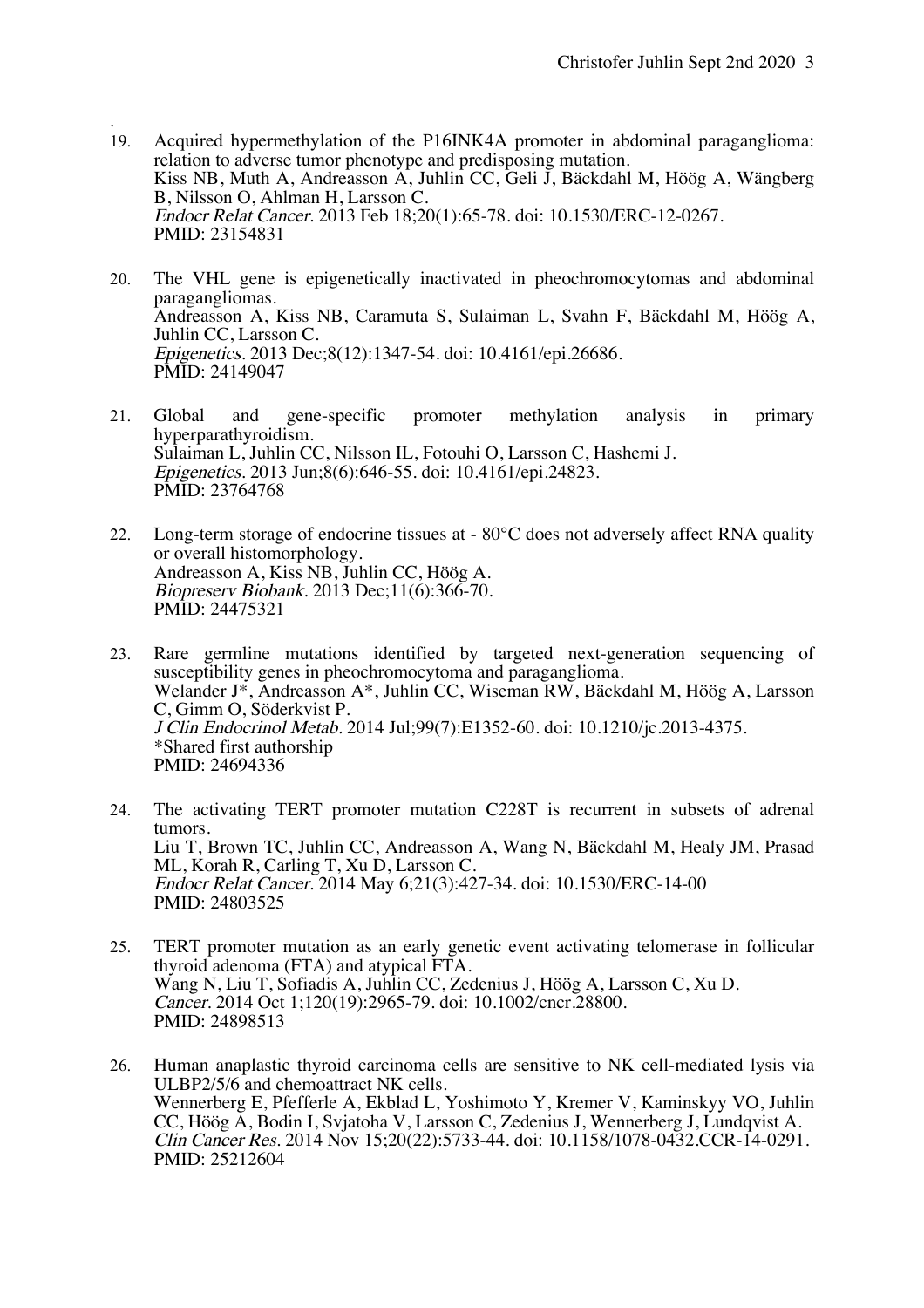- 27. Frequent Silencing of RASSF1A via Promoter Methylation in Follicular Thyroid Hyperplasia: A Potential Early Epigenetic Susceptibility Event in Thyroid Carcinogenesis. Brown TC, Juhlin CC, Healy JM, Prasad ML, Korah R, Carling T. JAMA Surg. 2014 Nov 1;149(11):1146-52. doi: 10.1001/jamasurg.2014.1694. PMID: 25229773
- 28. Soluble tumor necrosis factor receptor 1 (sTNFR1) is associated with increased total mortality due to cancer and cardiovascular causes - Findings from two community based cohorts of elderly. Carlsson AC, Juhlin CC, Larsson TE, Larsson A, Ingelsson E, Sundström J, Lind L, Arnlöv J. Atherosclerosis. 2014 Nov;237(1):236-42. doi:10.1016/j.atherosclerosis.2014.09.005. PMID: 25255422
- 29. Immunohistochemical NF1 Analysis Does not Predict NF1 Gene Mutation Status in Pheochromocytoma. Stenman A, Svahn F, Welander J, Gustavson B, Söderkvist P, Gimm O, Juhlin CC. Endocr Pathol. 2015 Mar;26(1):9-14. doi: 10.1007/s12022-014-9348-1. PMID: 25403449
- 30. Whole-exome sequencing characterizes the landscape of somatic mutations and copy number alterations in adrenocortical carcinoma. Juhlin CC\*, Goh G\*, Healy JM\*, Fonseca AL, Scholl UI, Stenman A, Kunstman JW, Brown TC, Overton JD, Mane SM, Nelson-Williams C, Bäckdahl M, Suttorp A, Haase M, Choi M, Schlessinger J, Rimm DL, Höög A, Prasad ML, Korah R, Larsson C, Lifton RP, Carling T. J Clin Endocrinol Metab. 2015 Mar;100(3):E493-502. doi: 10.1210/jc.2014-3282. \*Shared first authorship PMID: 25490274
- 31. Characterization of the mutational landscape of anaplastic thyroid cancer via whole exome sequencing. Kunstman JW\*, Juhlin CC\*, Goh G\*, Brown TC, Stenman A, Healy JM, Rubinstein JC, Choi M, Kiss N, Nelson-Williams C, Mane S, Rimm DL, Prasad ML, Höög A, Zedenius J, Larsson C, Korah R, Lifton RP, Carling T. Hum. Mol. Genet. 2015 Apr 15;24(8):2318-29. doi: 10.1093/hmg/ddu749. \*Shared first authorship PMID: 25576899
- 32. Tumour nuclear oestrogen receptor beta 1 correlates inversely to parathyroid tumour weight. Haglund F, Rosin G, Nilsson IL, Juhlin CC, Pernow Y, Norenstedt S, Dinets A, Larsson C, Hartman J, Höög A. Endocr Connect. 2015 Mar;4(1):76-85. doi: 10.1530/EC-14-0109. PMID: 25648860
- 33. TERT promoter mutations are rare in parathyroid tumors. Haglund F\*, Juhlin CC\*, Brown T, Ghaderi M, Liu T, Stenman A, Dinets A, Prasad M, Korah R, Xu D, Carling T, Larsson C. *Endocr Relat Cancer*. 2015 Jun;22(3):L9-L11. doi: 10.1530/ERC-15-0121. \*Shared first authorship PMID: 25876648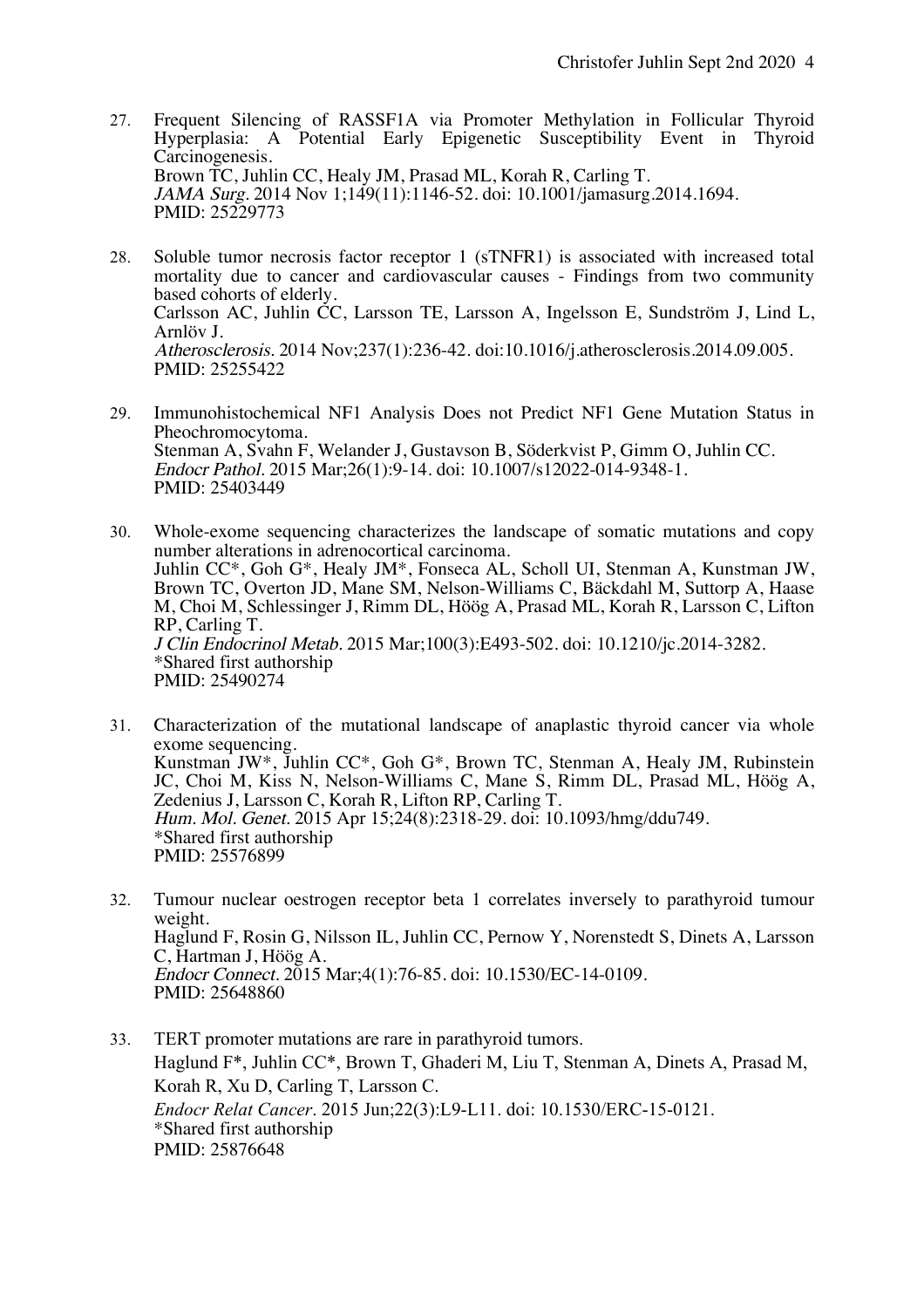- 34. Recurrent gain of function mutation in calcium channel CACNA1H causes early-onset hypertension with primary aldosteronism. Scholl UI, Stölting G, Nelson-Williams C, Vichot AA, Choi M, Loring E, Prasad ML, Goh G, Carling T, Juhlin CC, Quack I, Rump LC, Thiel A, Lande M, Frazier BG, Rasoulpour M, Bowlin DL, Sethna CB, Trachtman H, Fahlke C, Lifton RP. *Elife*. 2015 Apr 24;4:e06315. doi: 10.7554/eLife.06315. PMID: 25907736
- 35. Differential protein expression profiles of cyst fluid from papillary thyroid carcinoma and benign thyroid lesions. Dinets A, Pernemalm M, Kjellin H, Sviatoha V, Sofiadis A, Juhlin CC, Zedenius J, Larsson C, Lehtiö J, Höög A. *PLoS One*. 2015 May 15;10(5):e0126472. doi: 10.1371/journal.pone.0126472. PMID: 25978681
- 36. Whole-exome sequencing defines the mutational landscape of pheochromocytoma and identifies KMT2D as a recurrently mutated gene. Juhlin CC, Stenman A, Haglund F, Clark VE, Brown TC, Baranoski J, Bilguvar K, Goh G, Welander J, Svahn F, Rubinstein JC, Caramuta S, Yasuno K, Günel M, Bäckdahl M, Gimm O, Söderkvist P, Prasad ML, Korah R, Lifton RP, Carling T. *Genes Chromosomes Cancer.* 2015 Sep;54(9):542-54. doi: 10.1002/gcc.22267. PMID: 26032282
- 37. Absence of KMT2D/MLL2 mutations in abdominal paraganglioma. Stenman A\*, Juhlin CC\*, Haglund F, Brown TC, Clark VE, Svahn F, Bilguvar K, Goh G, Korah R, Lifton RP, Carling T. *Clin Endocrinol (Oxf).* 2015 Aug 25. doi: 10.1111/cen.12884. [Epub ahead of print] \*Shared first authorship PMID: 26303934
- 38. Chromosome 19 amplification correlates with advanced disease in adrenocortical carcinoma. Rubinstein JC, Brown TC, Goh G, Juhlin CC, Stenman A, Korah R, Carling T. Surgery. 2015 Oct 6. pii: S0039-6060(15)00720-5. doi: 10.1016/j.surg.2015.09.001. PMID: 26453132
- 39. DNA Copy Amplification and Overexpression of SLC12A7 in Adrenocortical Carcinoma. Brown TC, Juhlin CC, Healy JM, Stenman A, Rubinstein JC, Korah R, Carling T. Surgery. 2015 Oct 7. pii: S0039-6060(15)00734-5. PMID: 26454676
- 40. Absence of BRAF V600E mutation in adrenal tumors. Paulsson JO, Svahn F, Welander J, Brunaud L, Söderkvist P, Gimm O, Stenman A, Juhlin CC. J Endocrinol Invest. 2015 Dec 28. [Epub ahead of print] PMID: 26710756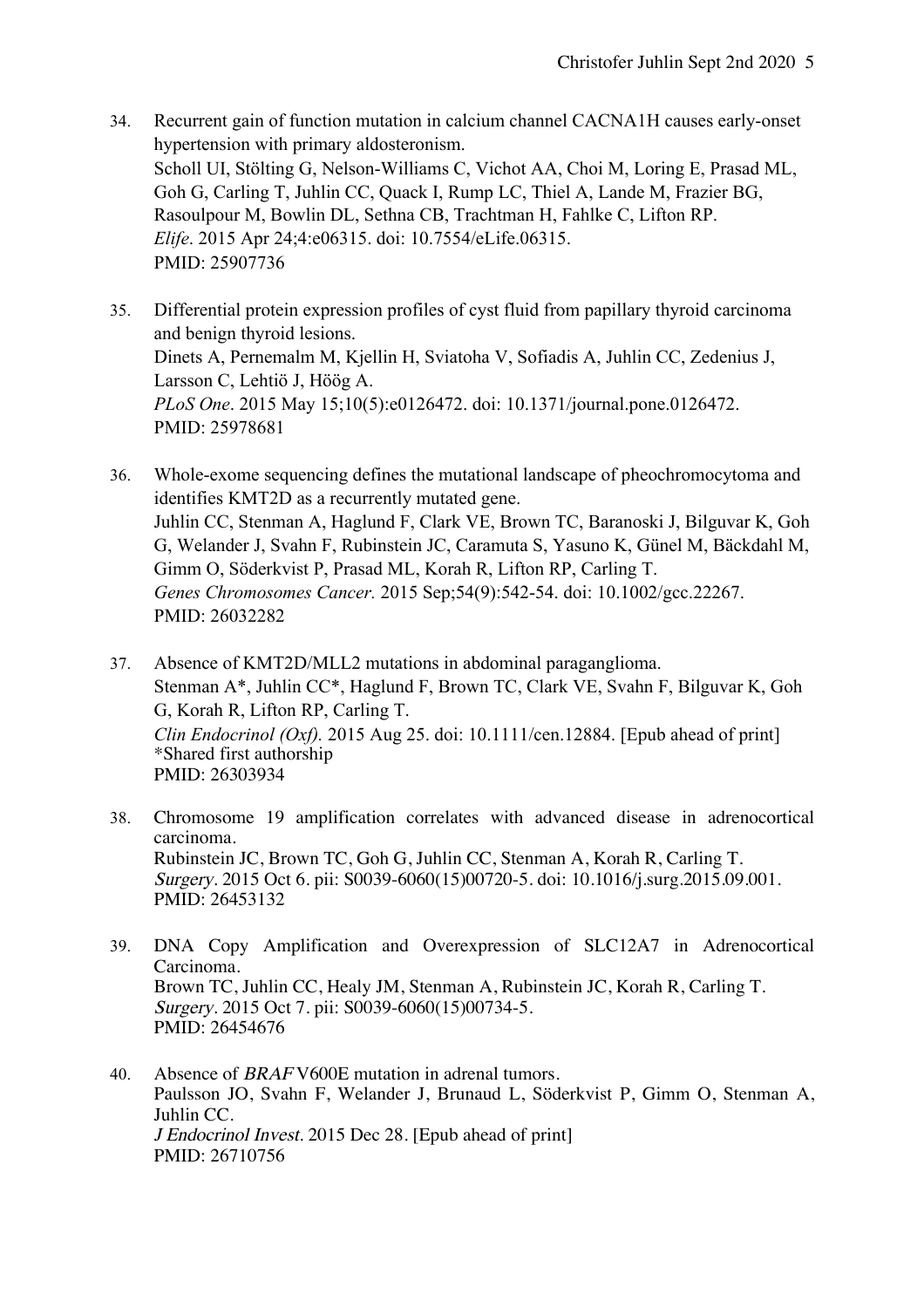41. Soft Tissue Metastasis of Parathyroid Carcinoma: Description of a Difficult Case. Martins AF, Martins JM, do Vale C, Juhlin CC, Batista L, Franco M, Lopez-Presa D, Miltenberger-Miltenyi G.

*J Endocrinol Metab*. 2015; 5, 184-188. Not yet indexed in PubMed.

- 42. *HRAS* mutation prevalence and associated expression patterns in non-familial pheochromocytoma. Stenman A, Welander J, Gustavsson I, Brunaud L, Bäckdahl M, Söderkvist P, Gimm O, Juhlin CC, Larsson C. *Genes Chromosomes Cancer*. 2016 Jan 16. doi: 10.1002/gcc.22347. [Epub ahead of print] PMID: 26773571
- 43. Minimally invasive follicular thyroid carcinomas: prognostic factors. Stenson G, Nilsson IL, Mu N, Larsson C, Lundgren CI, Juhlin CC, Höög A, Zedenius J. Endocrine. 2016 Feb 8. [Epub ahead of print] PMID: 26858184
- 44. Diffuse PTH expression in parathyroid tumors argues against important functional tumor subclones. Haglund F, Juhlin CC, Kiss NB, Larsson C, Nilsson IL, Höög A. Eur J Endocrinol. 2016 2016 May;174(5):583-90. doi: 10.1530/EJE-15-1062 PMID: 26865585
- 45. Genetic background and protein expression profiles in relation to telomerase activation in medullary thyroid carcinoma. Wang N, Kjellin H, Sofiadis A, Fotouhi O, Juhlin CC, Bäckdahl M, Zedenius J, Xu D, Lehtiö J, Larsson C. Oncotarget. 2016 Feb 8. doi: 10.18632/oncotarget.7237. [Epub ahead of print] PMID: 26870890
- 46. Detailed lymph node sectioning of papillary thyroid carcinoma specimen increases the number of pN1a patients. Haglund F, Garvin S, Ihre-Lundgren C, Nilsson IL, Hall E, Carling T, Höög A, Juhlin CC. Endocr Pathol. 2016 Jun 1. [Epub ahead of print] PMID: 27251056
- 47. Proteomics suggests a role for APC-survivin in response to somatostatin analog treatment of neuroendocrine tumors. Fotouhi O, Kjellin H, Larsson C, Hashemi J, Barriuso J, Juhlin CC, Lu M, Höög A, Pastrián LG, Lamarca A, Soto VH, Zedenius J, Mendiola M, Lehtiö J, Kjellman M. J Clin Endocrinol Metab. 2016 Jul 26:jc20162028. [Epub ahead of print] PMID: 27459532
- 48. Shifting patterns of genomic variation in the somatic evolution of papillary thyroid carcinoma. Rubinstein JC, Brown TC, Christison-Lagay ER, Zhang Y, Kunstman JW, Juhlin CC, Nelson-Williams C, Goh G, Quinn CE, Callender GG, Udelsman R, Lifton RP, Korah R, Carling T.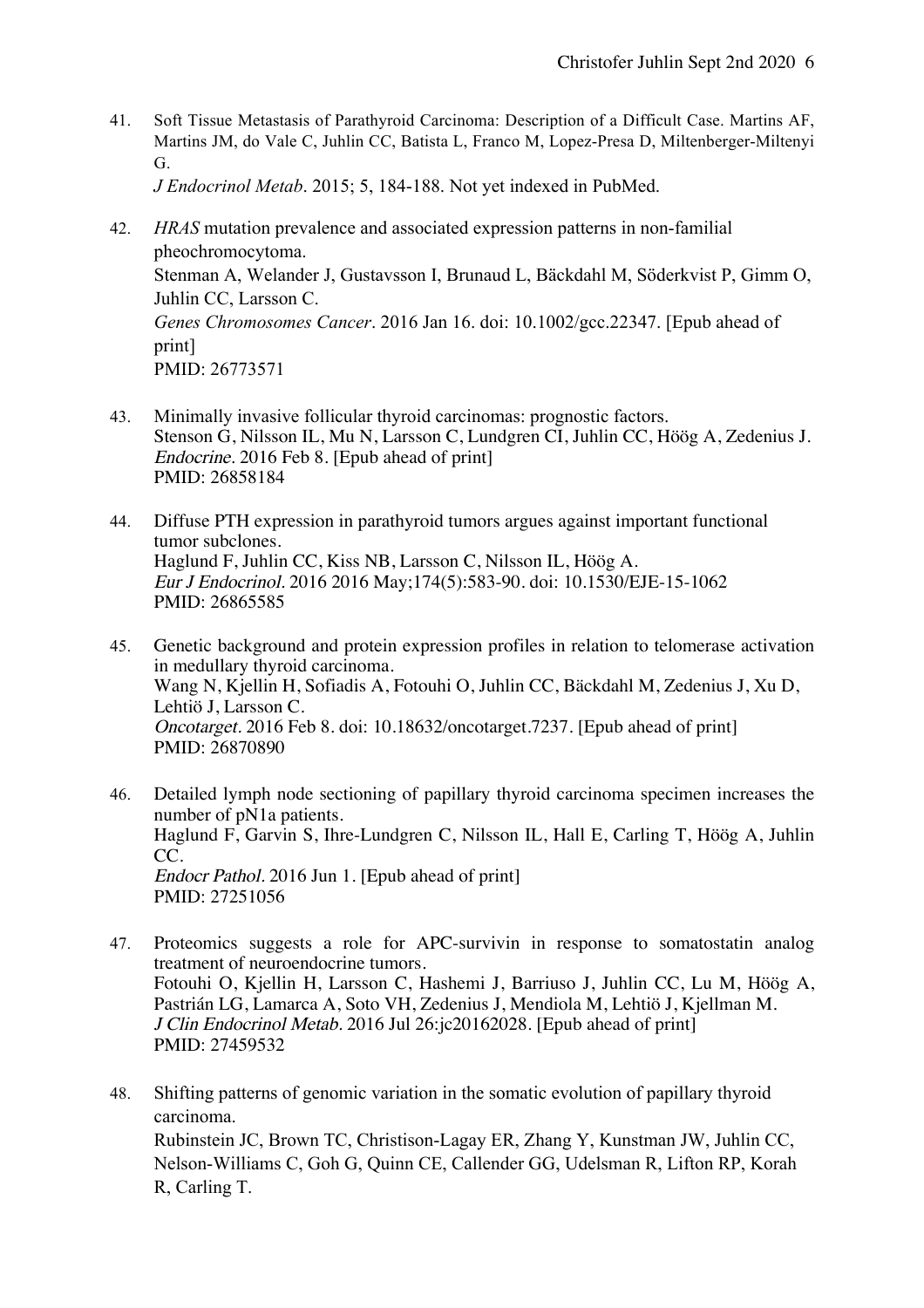BMC Cancer. 2016 Aug 18;16:646. doi: 10.1186/s12885-016-2665-7.

- 49. Human cytochrome P450 2W1 is not expressed in adrenal cortex and is only rarely expressed in adrenocortical carcinomas. Nolé P, Duijndam B, Stenman A, Juhlin CC, Kozyra M, Larsson C, Ingelman-Sundberg M, Johansson I. *PLoS One*. 2016 Sep 6;11(9):e0162379. doi: 10.1371/journal.pone.0162379. eCollection 2016. PMID: 27598485
- 50. Loss of miR-514a-3p regulation of PEG3 activates the NF-kappa B pathway in human testicular germ cell tumors. DM Özata, X Li, L Lee, J Liu, D Warsito, P Hajeri, I Hultman, O Fotouhi, S Marklund, L Ährlund-Richter, CC Juhlin, C Larsson and W-O Lui. *Cell Death Dis*. 2017 May 4;8(5):e2759. doi: 10.1038/cddis.2016.464. PMID: 28471449
- 51. Overexpression of cytochrome P450 2A6 in adrenocortical carcinoma. Murtha TD, Brown TC, Rubinstein JC, Haglund F, Juhlin CC, Larsson C, Korah R, Carling T. *Surgery*. 2017 Jun;161(6):1667-1674. doi: 10.1016/j.surg.2016.11.036. Epub 2017 Jan 7. PMID: 28073588
- 52. A novel FOXO1-mediated dedifferentiation blocking role for DKK3 in adrenocortical carcinogenesis. Cheng JY, Brown TC, Murtha TD, Stenman A, Juhlin CC, Larsson C, Healy JM, Prasad ML, Knoefel WT, Krieg A, Scholl UI, Korah R, Carling T. *BMC Cancer*. 2017 Mar 1;17(1):164. doi: 10.1186/s12885-017-3152-5. PMID: 28249601
- 53. Inflammatory Infiltrates in Parathyroid Tumors. Haglund F, Hallström B, Nilsson IL, Höög A, Juhlin CC, Larsson C. *Eur J Endocrinol*. 2017 Dec;177(6):445-453. doi: 10.1530/EJE-17-0277. Epub 2017 Aug 30. PMID: 28855268
- 54. Lymphocytic adrenal medullitis: case report of a patient with pheochromocytoma-like hypertensive paroxysms. Calissendorff J, Juhlin CC. *ECED Reports*. Accepted manuscript, October 2017. Not yet indexed in PubMed.
- 55. TERT promoter hypermethylation is associated with metastatic disease in abdominal paraganglioma. Svahn F, Juhlin CC, Paulsson JO, Fotouhi O, Zedenius J, Larsson C, Stenman A. *Clin Endocrinol* (Oxf). 2018 Feb;88(2):343-345. doi: 10.1111/cen.13513. Epub 2017 Nov 27. No abstract available. PMID: 29130501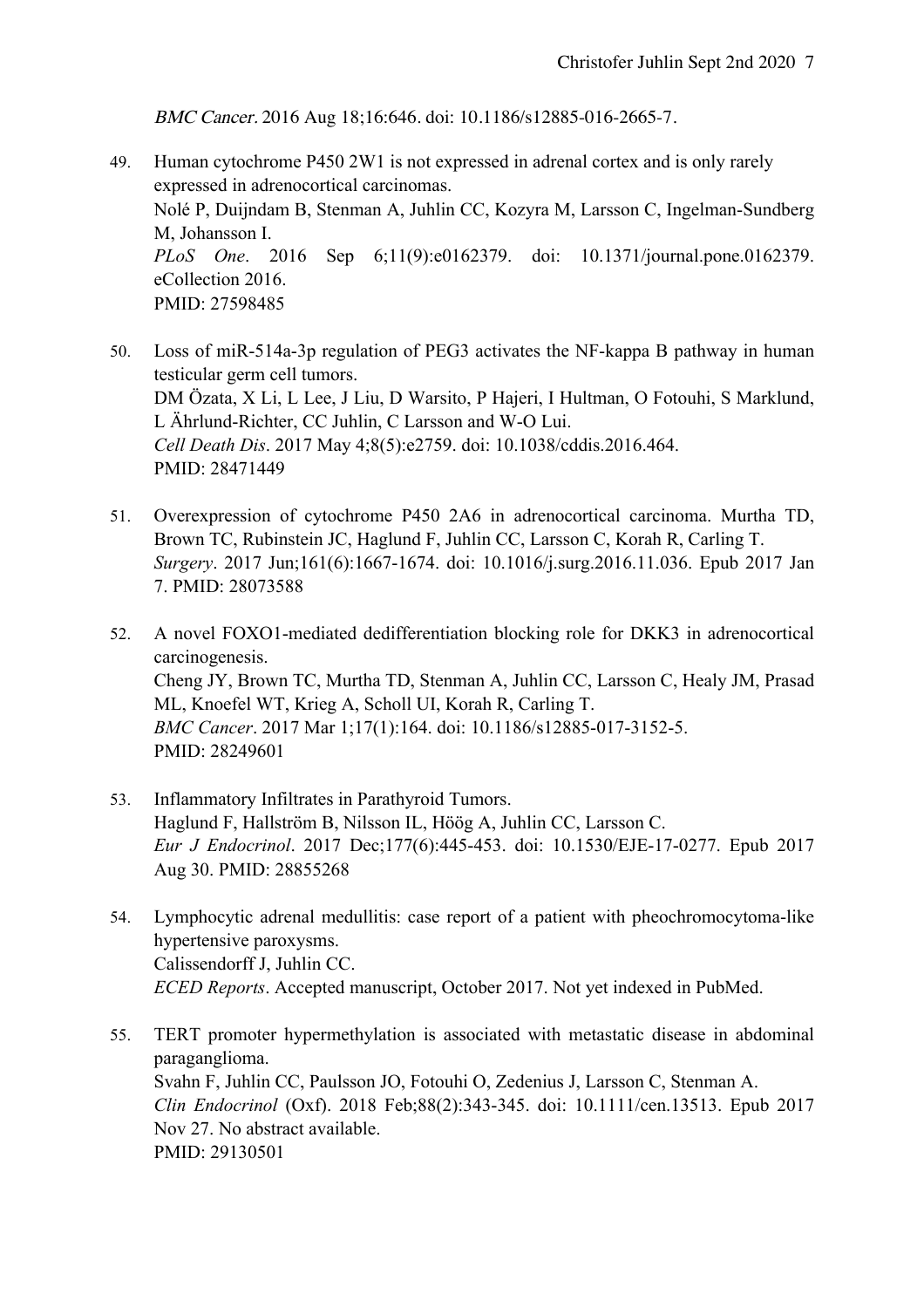- 56. Riedels thyroiditis: clinical presentation, treatment and outcomes. Falhammar H, Juhlin CC, Barner C, Catrina SB, Karefylakis C, Calissendorff J. *Endocrine*. 2018 Apr;60(1):185-192. doi: 10.1007/s12020-018-1526-3. Epub 2018 Jan 29. PMID:29380231
- 57. Somatostatin Receptor Expression in Renal Cell Carcinoma-A New Front in the Diagnostics and Treatment of Renal Cell Carcinoma. Höög A, Kjellman M, Mattsson P, Juhlin CC, Shabo I. *Clin Genitourin Cancer*. 2018 Jun;16(3):e517-e520. doi: 10.1016/j.clgc.2018.03.011. Epub 2018 Mar 27. No abstract PMID: 29656940
- 58. TERT aberrancies: a screening tool for malignancy in follicular thyroid tumours. Paulsson JO, Mu N, Shabo I, Wang N, Zedenius J, Larsson C, Juhlin CC. *Endocr Relat Cancer*. 2018 Jul;25(7):723-733. doi: 10.1530/ERC-18-0050. Epub 2018 Apr 24. PMID: 29692346
- 59. Comprehensive Genetic Analysis of Follicular Thyroid Carcinoma Predicts Prognosis Independent of Histology. Nicolson NG, Murtha TD, Dong W, Paulsson JO, Choi J, Barbieri AL, Brown TC, Kunstman JW, Larsson C, Prasad ML, Korah R, Lifton RP, Juhlin CC, Carling T. *J Clin Endocrinol Metab*. 2018 Jul 1;103(7):2640-2650. doi: 10.1210/jc.2018-00277. PMID: 29726952
- 60. Over-diagnosis of potential malignant behavior in MEN 2A-associated pheochromocytomas using the PASS and GAPP algorithms. Stenman A, Zedenius J, Juhlin CC. *Langenbecks Arch Surg*. 2018 Sep;403(6):785-790. doi: 10.1007/s00423-018-1679-9. Epub 2018 May 19. PMID: 29779047
- 61. High Ki-67 index in fine needle aspiration cytology of follicular thyroid tumors is associated with increased risk of carcinoma. Mu N, Juhlin CC, Tani E, Sofiadis A, Reihnér E, Zedenius J, Larsson C, Nilsson IL. *Endocrine*. 2018 Aug;61(2):293-302. doi: 10.1007/s12020-018-1627-z. Epub 2018 May 23. PMID: 29796987
- 62. Extensive Bilateral Adrenal Rest Testicular Tumors in a Patient With 3ß-Hydroxysteroid Dehydrogenase Type 2 Deficiency. Lolis E, Juhlin CC, Nordenström A, Falhammar H. *J Endocr Soc*. 2018 May 1;2(6):513-517. doi: 10.1210/js.2018-00082. eCollection 2018 Jun 1. PMID: 29850650
- 63. TERT promoter mutational screening as a tool to predict malignant behaviour in follicular thyroid tumours - three examples from the clinical routine.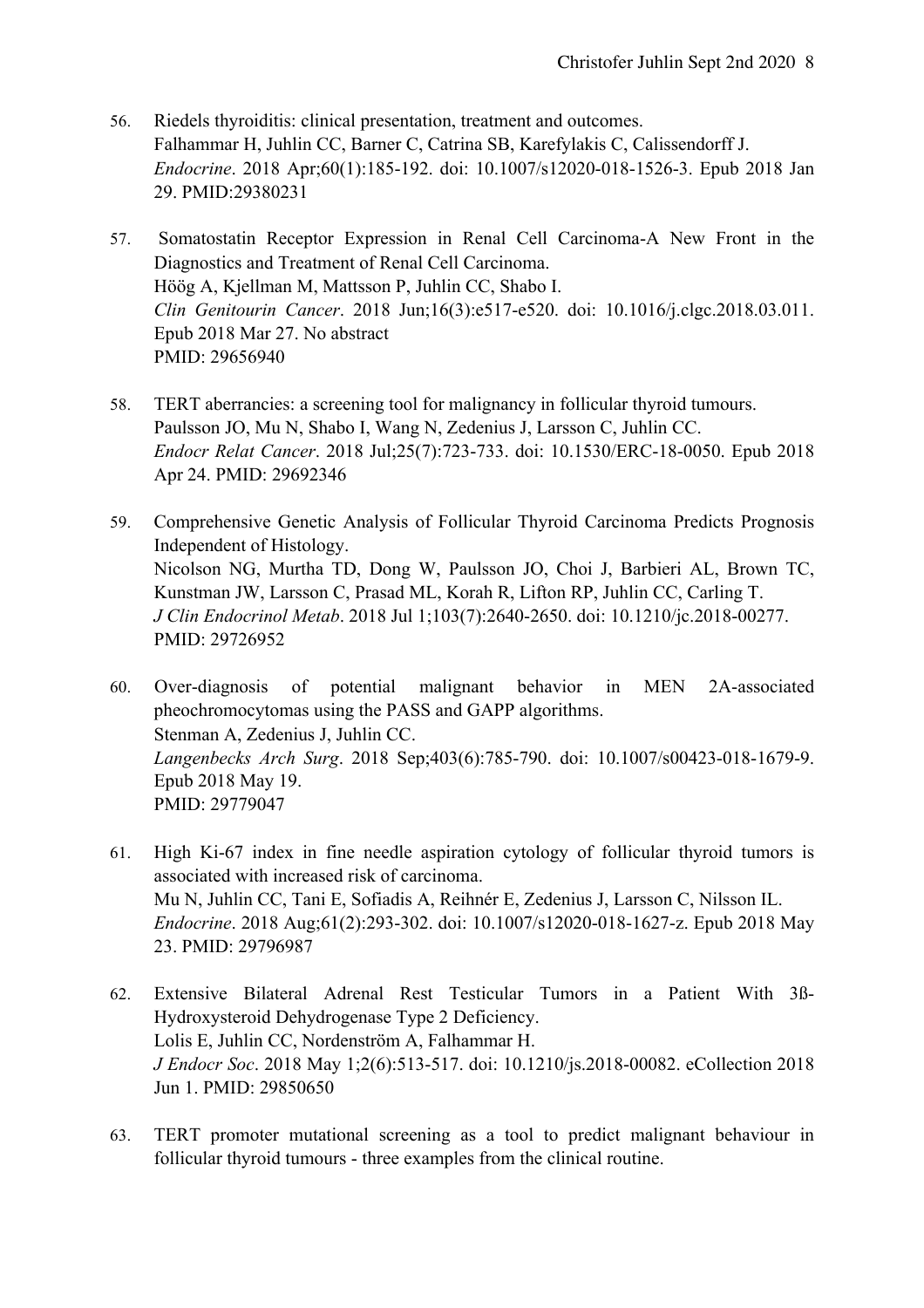Hysek M, Paulsson JO, Wang N, Jatta K, Lindh C, Fuentes-Martinez N, Shabo I, Zedenius J, Juhlin CC. *Virchows Arch.* 2018 Nov;473(5):639-643. doi: 10.1007/s00428-018-2386-1. Epub 2018 Jun 2. PMID: 29860621

- 64. Papillary thyroid carcinoma with pleomorphic tumor giant cells in a pregnant woman a case report. Paulsson JO, Zedenius J, Juhlin CC. *BMC Endocr Disord*. 2018 Jul 5;18(1):46. doi: 10.1186/s12902-018-0275-x. PMID: 29976183
- 65. Solid Cell Nests Within a Parathyroid Gland Report of an Exceptional Case. Juhlin CC, Nilsson IL, Höög A. *Endocr Pathol*. 2018 Dec;29(4):365-368. doi: 10.1007/s12022-018-9539-2. PMID: 30003532
- 66. TERT promoter hypermethylation is associated with poor prognosis in adrenocortical carcinoma. Svahn F, Paulsson JO, Stenman A, Fotouhi O, Mu N, Murtha TD, Korah R, Carling T, Bäckdahl M, Wang N, Juhlin CC, Larsson C. *Int J Mol Med*. 2018 Sep;42(3):1675-1683. doi: 10.3892/ijmm.2018.3735. Epub 2018 Jun 20. PMID: 29956721
- 67. GABPA inhibits invasion/metastasis in papillary thyroid carcinoma by regulating DICER1 expression. Yuan X, Mu N, Wang N, Strååt K, Sofiadis A, Guo Y, Stenman A, Li K, Cheng G, Zhang L, Kong F, Ekblad L, Wennerberg J, Nilsson IL, Juhlin CC, Larsson C, Xu D. *Oncogene*. 2019 Feb;38(7):965-979. doi: 10.1038/s41388-018-0483-x. Epub 2018 Sep 4. PMID: 30181547
- 68. TERT immunohistochemistry is a poor predictor of TERT promoter mutations and gene expression in follicular thyroid carcinoma. Paulsson JO, Olander A, Haglund F, Zedenius J and Juhlin CC. *Endocr Pathol*. 2018 Dec;29(4):380-383. doi: 10.1007/s12022-018-9551-6. PMID: 30306386
- 69. Clear cell variant of a follicular thyroid tumor with uncertain malignant potential a case report. Juhlin CC, Bränström R, Shabo I and Höög A. *Int J Surg Pathol*. 2018. 2019 May;27(3):290-293. doi: 10.1177/1066896918809490. Epub 2018 Oct 29. PMID: 30370813
- 70. Molecular Profiling of Pheochromocytoma and Abdominal Paraganglioma Stratified by the PASS Algorithm Reveals Chromogranin B as Associated With Histologic Prediction of Malignant Behavior.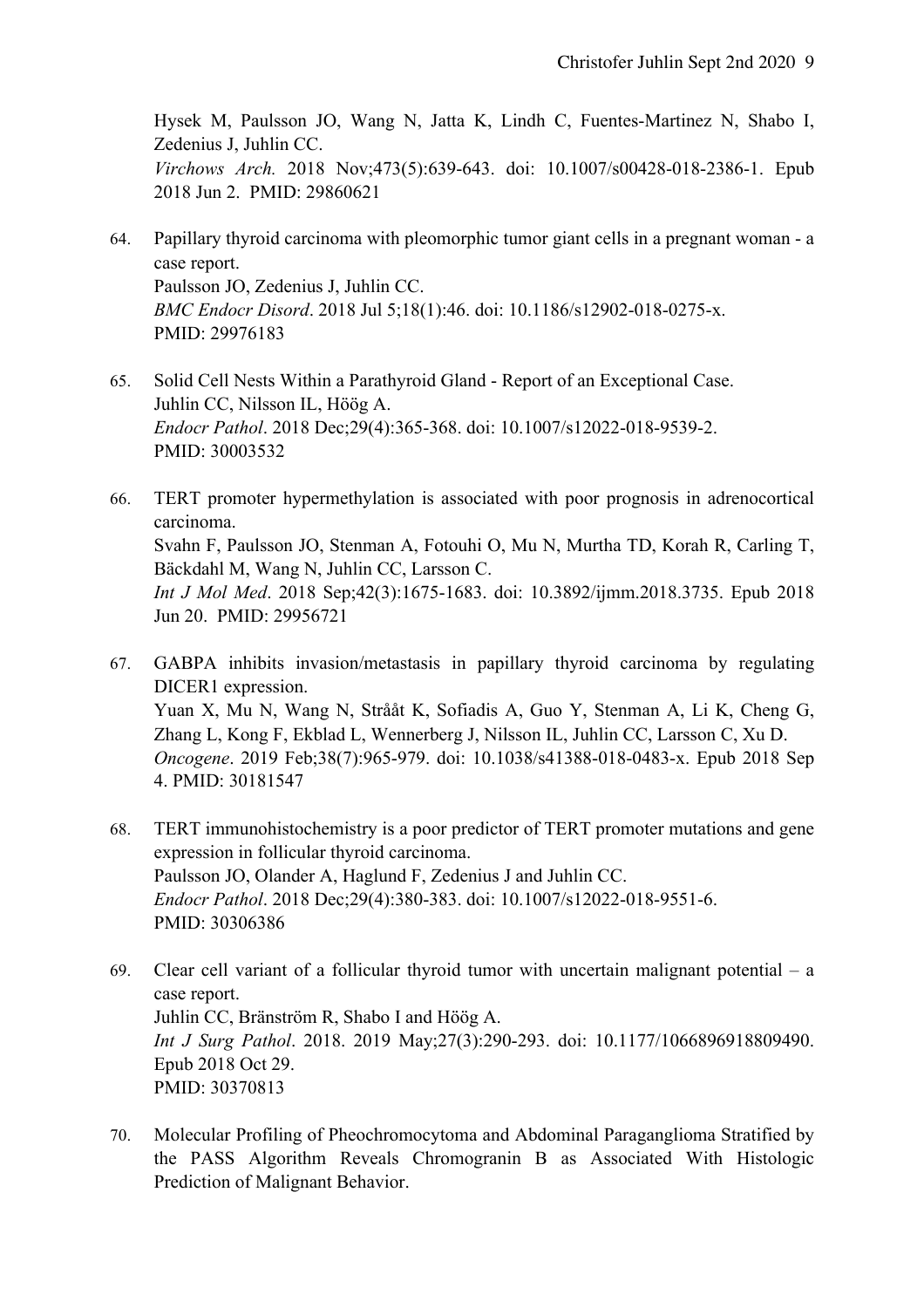Stenman A, Svahn F, Hojjat-Farsangi M, Zedenius J, Söderkvist P, Gimm O, Larsson C\* and Juhlin CC\*. *Am J Surg Pathol.* 2019 Mar;43(3):409-421. doi: 10.1097/PAS.0000000000001190. PMID: 30451732

- 71. Regional differences in somatostatin receptor 2 (SSTR2) immunoreactivity is coupled to level of bowel invasion in small intestinal neuroendocrine tumors. Fotouhi O, Zedenius J, Höög A and Juhlin CC. *Neuroendocrinol Letters*. 2018 Oct;39(4):305-309. PMID: 30531706
- 72. Impact of immunohistochemistry on the diagnosis and management of primary aldosteronism: An important tool for improved patient follow-up. Volpe C, Hamberger B, Zedenius J and Juhlin CC. *Scand J Surg*. 2019 Jan 17:1457496918822622. doi: 10.1177/1457496918822622. [Epub ahead of print]
- 73. Parafibromin immunostainings of parathyroid tumors in clinical routine: a near-decade experience from a tertiary center. Juhlin CC, Nilsson IL, Lagerstedt-Robinson K, Stenman A, Bränström R, Tham E, Höög A. *Mod Pathol*. 2019 Jul;32(8):1082-1094. doi: 10.1038/s41379-019-0252-6. Epub 2019 Mar 28. PMID: 30923346
- 74. The Value of Histological Algorithms to Predict the Malignancy Potential of Pheochromocytomas and Abdominal Paragangliomas-A Meta-Analysis and Systematic Review of the Literature. Stenman A, Zedenius J, Juhlin CC. *Cancers* (Basel). 2019 Feb 15;11(2). pii: E225. doi: 10.3390/cancers11020225. Review.
- 75. Clear Cell Variant of Papillary Thyroid Carcinoma With Associated Anaplastic Thyroid Carcinoma: Description of an Extraordinary Case. Juhlin CC, Höög A. *Int J Surg Pathol*. 2019 Sep;27(6):658-663. doi: 10.1177/1066896919837678. Epub 2019 Apr 1. PMID: 30931661
- 76. Insulin-Like Growth Factor and SLC12A7 Dysregulation: A Novel Signaling Hallmark of Non-Functional Adrenocortical Carcinoma. Brown TC, Nicolson NG, Stenman A, Juhlin CC, Gibson CE, Callender GG, Korah R, Carling T. *J Am Coll Surg*. 2019 Sep;229(3):305-315. doi: 10.1016/j.jamcollsurg.2019.04.018. Epub 2019 Apr 26. PMID: 31034883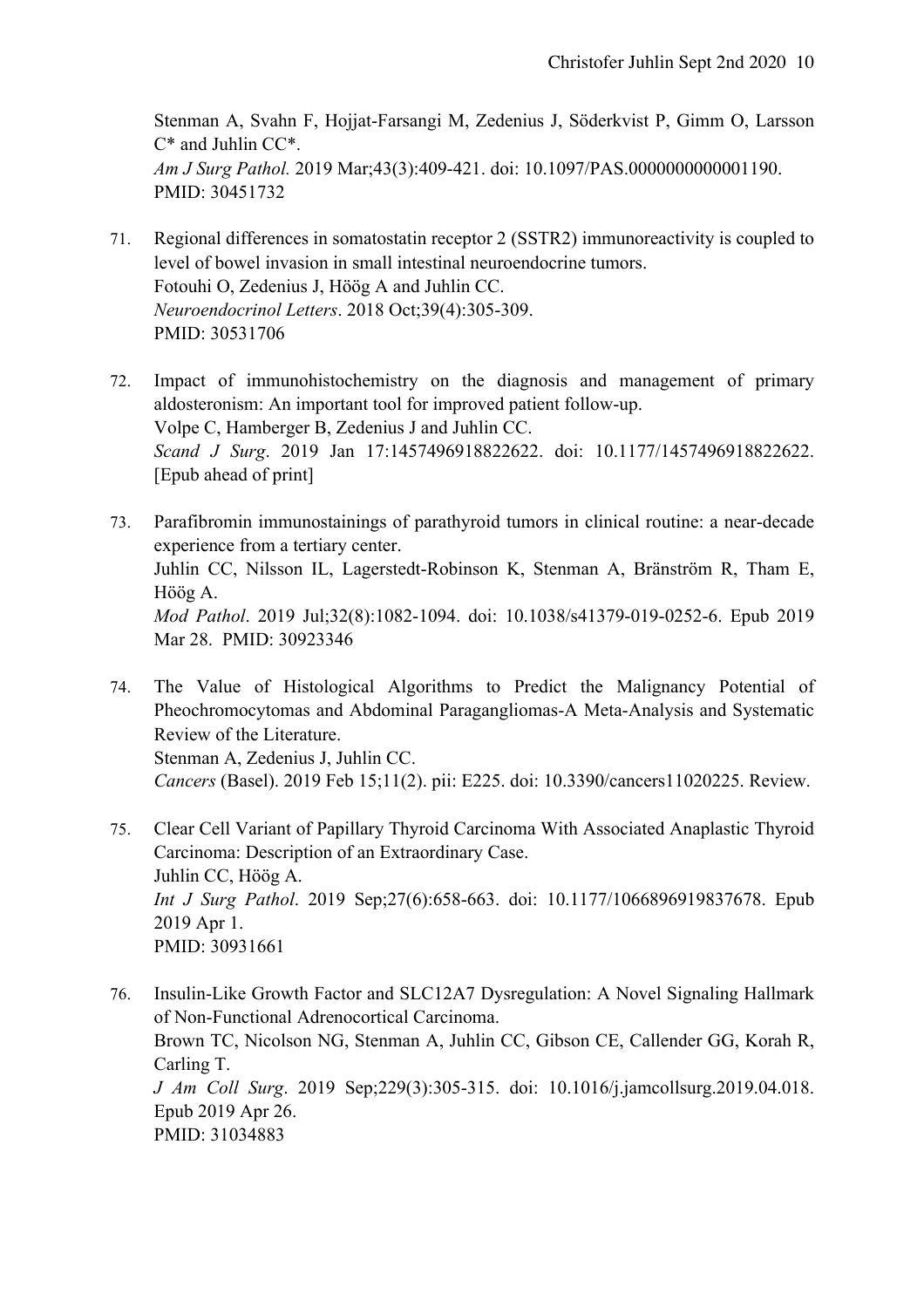- 77. TERT Promoter Mutation Spatial Heterogeneity in a Metastatic Follicular Thyroid Carcinoma: Implications for Clinical Work-Up. Stenman A, Hysek M, Jatta K, Bränström R, Darai-Ramqvist E, Paulsson JO, Wang N, Larsson C, Zedenius J, Juhlin CC. *Endocr Pathol*. 2019 Sep;30(3):246-248. doi: 10.1007/s12022-019-09580-7. PMID: 31154561
- 78. Merkel cell polyomavirus oncoproteins induce microRNAs that suppress multiple autophagy genes. Kumar S, Xie H, Shi H, Gao J, Juhlin CC, Björnhagen V, Höög A, Lee L, Larsson C, Lui WO. *Int J Cancer*. 2019 Jun 10. doi: 10.1002/ijc.32503. [Epub ahead of print] PMID: 31180579
- 79. Retrospective application of the pathologic tumor-node-metastasis classification system for pheochromocytoma and abdominal paraganglioma in a well characterized cohort with long-term follow-up. Stenman A, Zedenius J, Juhlin CC. *Surgery*. 2019 Jun 22. pii: S0039-6060(19)30241-7. doi: 10.1016/j.surg.2019.04.030. [Epub ahead of print] PMID: 31239074
- 80. Telomerase activation in small intestinal neuroendocrine tumours is associated with aberrant TERT promoter methylation, but not hot-spot mutations. Fotouhi O, Ghaderi M, Wang N, Zedenius J, Kjellman M, Xu D, Juhlin CC, Larsson C. *Epigenetics*. 2019 Jul 19:1-10. doi: 10.1080/15592294.2019.1634987. [Epub ahead of print] PMID: 31322481
- 81. EglN3 hydroxylase stabilizes BIM-EL linking VHL type 2C mutations to pheochromocytoma pathogenesis and chemotherapy resistance. Li S, Rodriguez J, Li W, Bullova P, Fell SM, Surova O, Westerlund I, Topcic D, Bergsland M, Stenman A, Muhr J, Nistér M, Holmberg J, Juhlin CC, Larsson C, von Kriegsheim A, Kaelin WG Jr, Schlisio S. *Proc Natl Acad Sci U S A*. 2019 Aug 2. pii: 201900748. doi: 10.1073/pnas.1900748116. [Epub ahead of print] PMID: 31375625
- 82. Presentation, Treatment, Histology, and Outcomes in Adrenal Medullary Hyperplasia Compared With Pheochromocytoma. Falhammar H, Stenman A, Calissendorff J, Juhlin CC. *J Endocr Soc.* 2019 Jun 11;3(8):1518-1530. doi: 10.1210/js.2019-00200. eCollection 2019 Aug 1. PMID: 31384714
- 83. Comparison of Pheochromocytoma-Specific Morbidity and Mortality Among Adults With Bilateral Pheochromocytomas Undergoing Total Adrenalectomy vs Cortical-Sparing Adrenalectomy.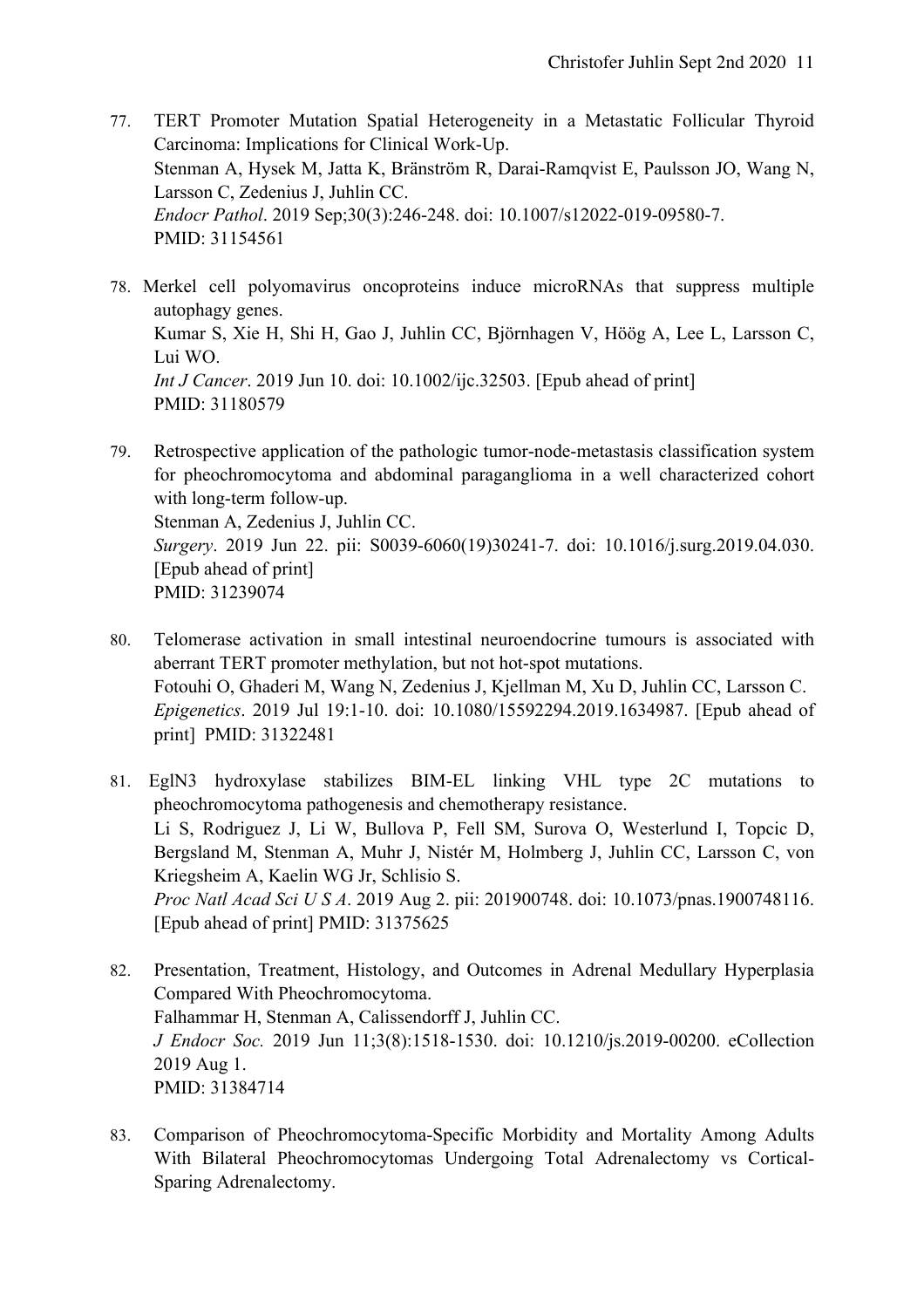Neumann HPH, Tsoy U, Bancos I, Amodru V, Walz MK, Tirosh A, Kaur RJ, McKenzie T, Qi X, Bandgar T, Petrov R, Yukina MY, Roslyakova A, van der Horst-Schrivers ANA, Berends AMA, Hoff AO, Castroneves LA, Ferrara AM, Rizzati S, Mian C, Dvorakova S, Hasse-Lazar K, Kvachenyuk A, Peczkowska M, Loli P, Erenler F, Krauss T, Almeida MQ, Liu L, Zhu F, Recasens M, Wohllk N, Corssmit EPM, Shafigullina Z, Calissendorff J, Grozinsky-Glasberg S, Kunavisarut T, Schalin-Jäntti C, Castinetti F, Vlcek P, Beltsevich D, Egorov VI, Schiavi F, Links TP, Lechan RM, Bausch B, Young WF Jr, Eng C; International Bilateral-Pheochromocytoma-Registry Group. *JAMA Netw Open*. 2019 Aug 2;2(8):e198898. doi: 10.1001/jamanetworkopen.2019.8898.

PMID: 31397861

84. Proteomics identifies neddylation as a potential therapy target in small intestinal neuroendocrine tumors.

Fotouhi O, Kjellin H, Juhlin CC, Pan Y, Vesterlund M, Ghaderi M, Yousef A, Andersson-Sand H, Kharaziha P, Caramuta S, Kjellman M, Zedenius J, Larsson C, Orre LM.

*Oncogene*. 2019 Aug 12. doi: 10.1038/s41388-019-0938-8. [Epub ahead of print] PMID: 31406256

- 85. Clinical Routine TERT Promoter Mutational Screening of Follicular Thyroid Tumors of Uncertain Malignant Potential (FT-UMPs): A Useful Predictor of Metastatic Disease. Hysek M, Paulsson JO, Jatta K, Shabo I, Stenman A, Höög A, Larsson C, Zedenius J, Juhlin CC. *Cancers* (Basel). 2019 Sep 26;11(10). pii: E1443. doi: 10.3390/cancers11101443.
- 86. Whole-genome sequencing of synchronous thyroid carcinomas identifies aberrant DNA repair in thyroid cancer dedifferentiation. Paulsson JO, Backman S, Wang N, Stenman A, Crona J, Thutkawkorapin J, Ghaderi M, Tham E, Stålberg P, Zedenius J, Juhlin CC. *J Pathol*. 2019 Oct 17. doi: 10.1002/path.5359. [Epub ahead of print] PMID: 31621921
- 87. Synchronous aldosterone- and cortisol-producing adrenocortical adenomas diagnosed using CYP11B immunohistochemistry. Stenman A, Shabo I, Ramström A, Zedenius J, Juhlin CC. *SAGE Open Med Case Rep*. 2019 Oct 18;7:2050313X19883770. doi: 10.1177/2050313X19883770. eCollection 2019. PMID: 31666955 Free PMC Article
- 88. Signet ring cell variant of follicular thyroid carcinoma: Report of two cases with focus on morphological, expressional and genetic characteristics. Hysek M, Jatta K, Stenman A, Darai-Ramqvist E, Zedenius J, Höög A, Juhlin CC. *Diagn Pathol*. 2019 Nov 7;14(1):127. doi: 10.1186/s13000-019-0904-3. PMID: 31699114 Free PMC Article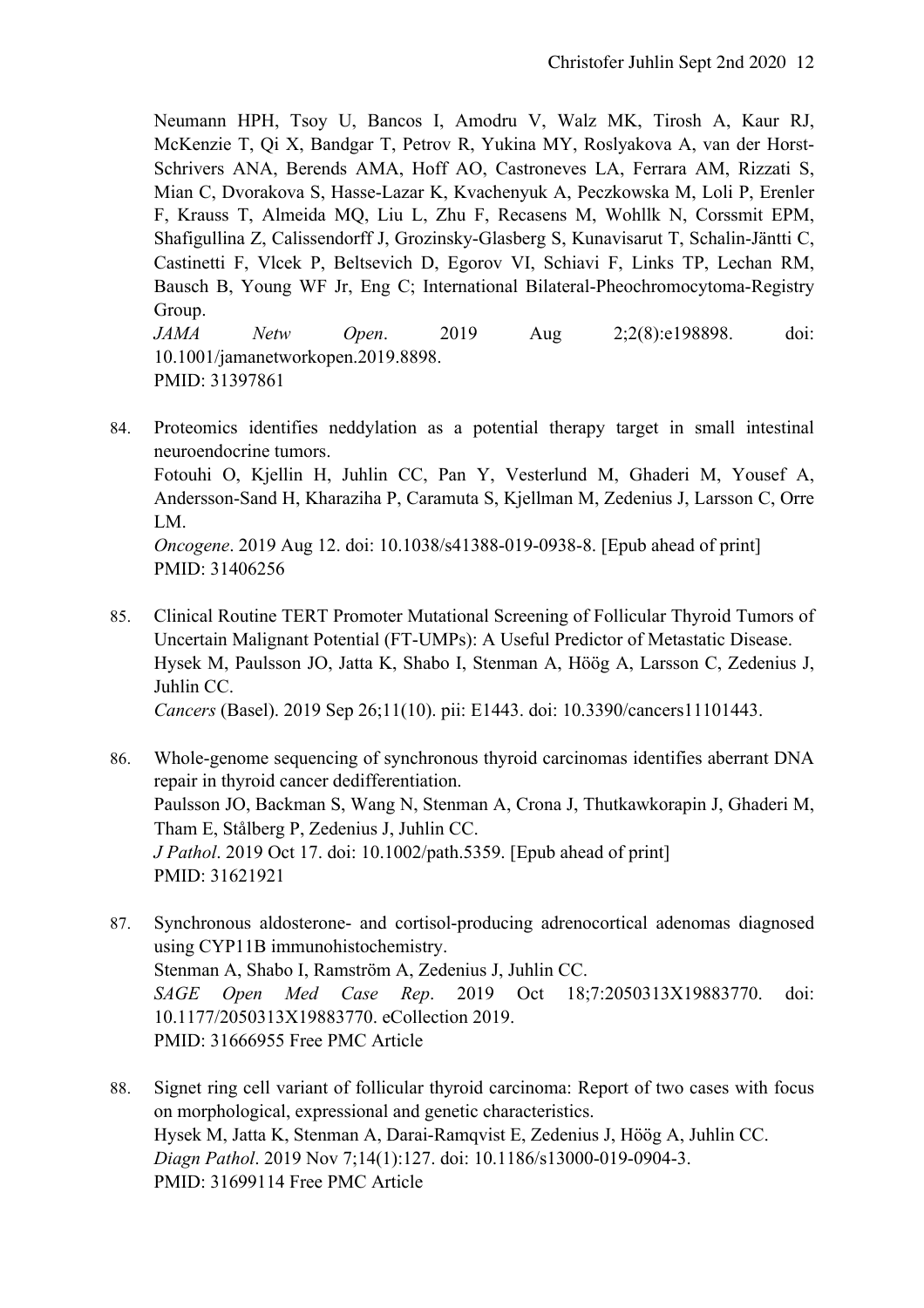- 89. A Rare Case of Giant Amyloid Goiter: A Case Report and Review of Literature. Juhlin CC, Karlsson F, Bränström R. *Medical Case Rep*. May 2019. Not yet indexed in PubMed.
- 90. Non-functioning neuroendocrine pancreatic tumors transforming to malignant insulinomas - four cases and review of the literature. Juhlin CC, Skoglund S, Juntti-Berggren L, Karlberg M, Calissendorff J. *Neuroendocrinology Letters*. 2019 Nov;40(4):175-183. PMID: 32087093
- 91. Metastatic anaplastic thyroid carcinoma in complete remission: Morphological, molecular and clinical work-up of a rare case. Stenman A, Hellgren LS, Jatta K, Hysek M, Zemmler M, Altena R, Nilsson IL, Bränström R, Zedenius J, Juhlin CC. *Endocrine Pathology* 2020 Mar;31(1):77-83. PMID: 32016808
- 92. Metastatic malignant melanoma with neuroendocrine differentiation report of a rare case and review of the literature Juhlin CC, Zedenius J<sup>,</sup> Haglund F. *J Med Case Rep*, In press.
- 93. GABPA-dependent down-regulation of DICER1 in follicular thyroid tumours. Paulsson JO, Wang N, Gao J, Stenman A, Zedenius J, Mu N, Lui WO, Larsson C, Juhlin CC. Endocr Relat Cancer. 2020 Mar 1. pii: ERC-19-0446.R1. doi: 10.1530/ERC-19-0446. [Epub ahead of print] PMID: 32163919
- 94. Lipoadenoma of the Parathyroid Gland: Characterization of an Institutional Series Spanning 28 Years. Juhlin CC, Falhammar H, Zedenius J, Nilsson IL, Höög A. Endocr Pathol. 2020 Mar 19. doi: 10.1007/s12022-020-09616-3. [Epub ahead of print] PMID: 32193823
- 95. Metastatic malignant melanoma with neuroendocrine differentiation: a case report and review of the literature. Juhlin CC, Zedenius J, Haglund F. *J Med Case Rep.* 2020 Mar 31;14(1):44. doi: 10.1186/s13256-020-02367-z. PMID: 32234068
- 96. Perithyroidal Salivary Gland Acinic Cell Carcinoma: Morphological and Molecular Attributes of a Unique Lesion. Juhlin CC, Asa SL, Jatta K, Naserhojati Rodsari H, Shabo I, Haglund F, Delahunt B, Samaratunga H, Egevad L, Höög A, Zedenius J.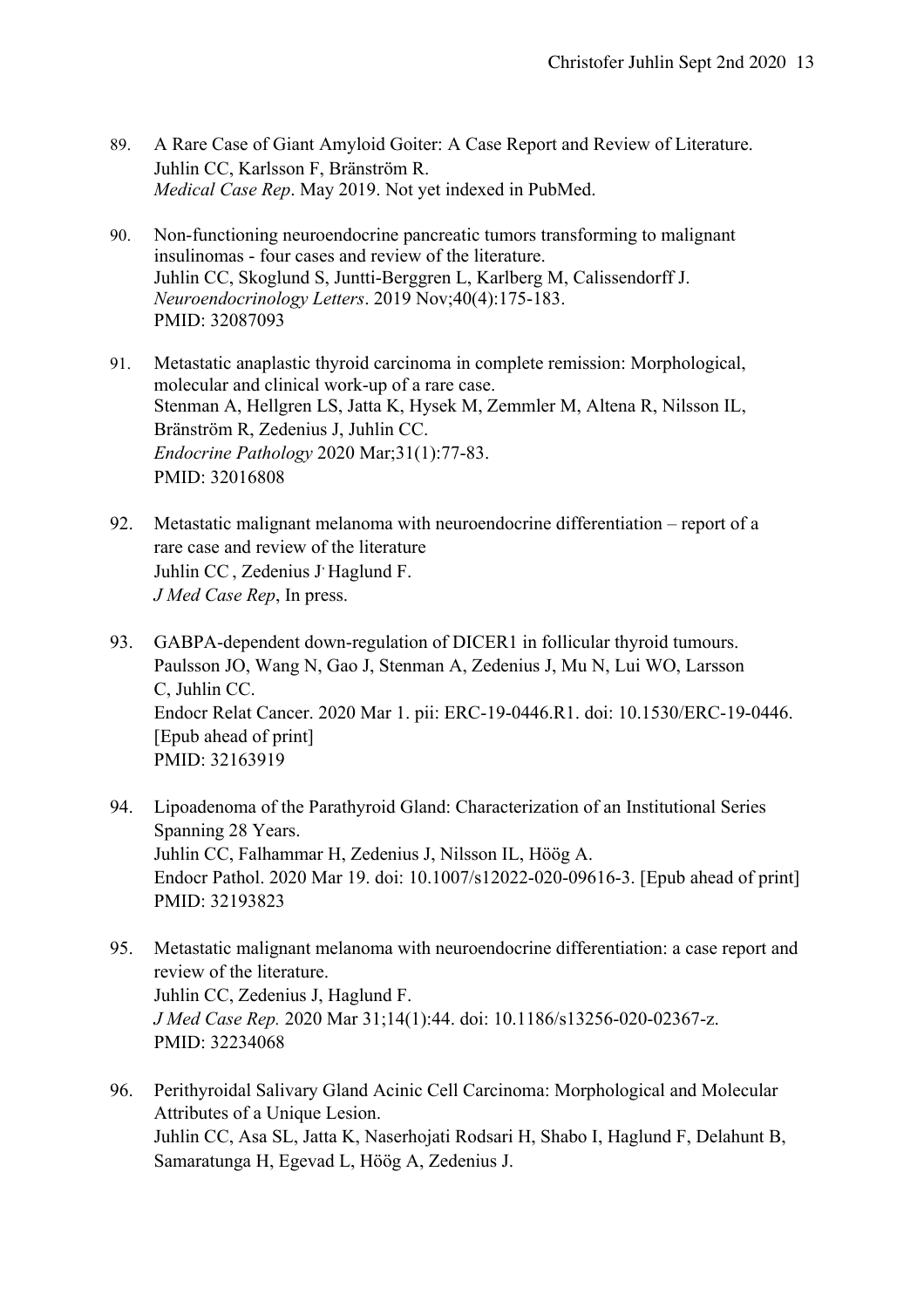*Head Neck Pathol.* 2020 Jun 9. doi: 10.1007/s12105-020-01187-3. Online ahead of print. PMID: 32519264

- 97. Recurrent Amplification of the Osmotic Stress Transcription Factor NFAT5 in Adrenocortical Carcinoma. Brown TC, Nicolson NG, Man J, Gibson CE, Stenman A, Juhlin CC, Korah R, Carling T. *J Endocr Soc.* 2020 May 25;4(7):bvaa060. doi: 10.1210/jendso/bvaa060. eCollection 2020 Jul 1. PMID: 32587934
- 98. Riedel Thyroiditis. Zala A, Berhane T, Juhlin CC, Calissendorff J, Falhammar H. *J Clin Endocrinol Metab.* 2020 Sep 1;105(9):dgaa468. doi: 10.1210/clinem/dgaa468. PMID: 32687163
- 99. Macrofollicular Variant of Follicular Thyroid Carcinoma (MV-FTC) with a Somatic DICER1 Gene Mutation: Case Report and Review of the Literature. Hellgren LS, Hysek M, Jatta K, Zedenius J, Juhlin CC. *Head Neck Pathol.* 2020 Jul 25. doi: 10.1007/s12105-020-01208-1. Online ahead of print. PMID: 32712880
- 100. PLEKHS1 Over-Expression is Associated with Metastases and Poor Outcomes in Papillary Thyroid Carcinoma. Xing X, Mu N, Yuan X, Wang N, Juhlin CC, Strååt K, Larsson C, Xu D. *Cancers (Basel).* 2020 Jul 31;12(8):E2133. doi: 10.3390/cancers12082133. PMID: 32752127
- 101. Clinical Routine Application of the Second-generation Neuroendocrine Markers ISL1, INSM1, and Secretagogin in Neuroendocrine Neoplasia: Staining Outcomes and Potential Clues for Determining Tumor Origin. Juhlin CC, Zedenius J, Höög A. *Endocr Pathol.* 2020 Aug 19. doi: 10.1007/s12022-020-09645-y. Online ahead of print. PMID: 32813226
- 102. Highly proliferative anal neuroendocrine carcinoma: molecular and clinical features of a rare, recurrent case in complete remission. Juhlin CC, Falhammar H, Kjellman M, Åhlén J, Welin S, Calissendorff J. *BMC Gastroenterol.* 2020 Aug 27;20(1):290. doi: 10.1186/s12876-020-01433-6. PMID: 32854635

Other publications ( $n = 3$ , reviews and articles in Swedish)